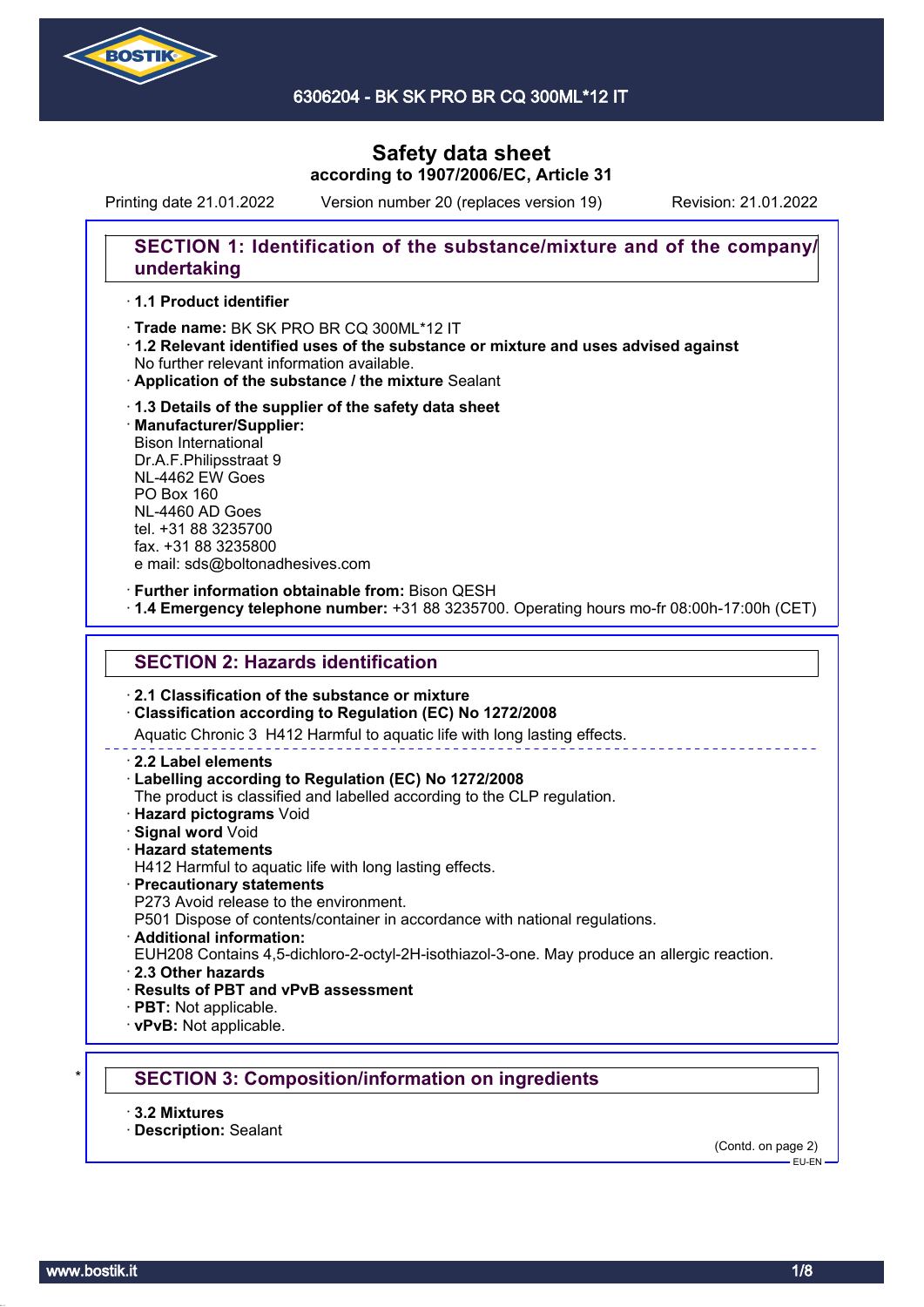

Printing date 21.01.2022 Version number 20 (replaces version 19) Revision: 21.01.2022

### **Trade name: BK SK PRO BR CQ 300ML\*12 IT**

(Contd. of page 1)

| CAS: 64359-81-5              | 4,5-dichloro-2-octyl-2H-isothiazol-3-one                        | $< 0.03\%$ |
|------------------------------|-----------------------------------------------------------------|------------|
| EINECS: 264-843-8            | Skin Corr. 1B, H314; Aquatic Acute 1, H400;                     |            |
| Index number: $613-335-00-8$ | Acute Tox. 4, H302; Skin Sens. 1, H317; STOT SE 3,              |            |
| Reg.nr.: 01-2119822700-58    | H <sub>335</sub>                                                |            |
|                              | Specific concentration limits: Skin Sens. 1; H317: $C \ge 0.03$ |            |
|                              |                                                                 |            |
|                              | Skin Sens. 1A; H317: 0.03 %                                     |            |
|                              | $\leq C$ < 0.03 %                                               |            |
|                              | Skin Sens. 1B; H317: 0.03 %                                     |            |
|                              | $\leq C < 0.03 \%$                                              |            |

## **SECTION 4: First aid measures**

· **4.1 Description of first aid measures**

· **General information:** No special measures required.

· **After inhalation:**

Supply fresh air; consult doctor in case of complaints.

- No special measures required.
- · **After skin contact:** Generally the product does not irritate the skin.
- · **After eye contact:** Rinse opened eye for several minutes under running water.
- After swallowing: If symptoms persist consult doctor.
- · **4.2 Most important symptoms and effects, both acute and delayed** No further relevant information available.
- · **4.3 Indication of any immediate medical attention and special treatment needed** No further relevant information available.

## **SECTION 5: Firefighting measures**

- · **5.1 Extinguishing media**
- · **Suitable extinguishing agents:** Use fire extinguishing methods suitable to surrounding conditions.
- · **5.2 Special hazards arising from the substance or mixture**
- No further relevant information available.
- · **5.3 Advice for firefighters**
- · **Protective equipment:** No special measures required.

## **SECTION 6: Accidental release measures**

· **6.1 Personal precautions, protective equipment and emergency procedures** Not required.

· **6.2 Environmental precautions:** Do not allow product to reach sewage system or any water course. Inform respective authorities in case of seepage into water course or sewage system. Do not allow to enter sewers/ surface or ground water.

· **6.3 Methods and material for containment and cleaning up:** Send for recovery or disposal in suitable receptacles.

Absorb with liquid-binding material (sand, diatomite, acid binders, universal binders, sawdust).

(Contd. on page 3)

 $E = F + F$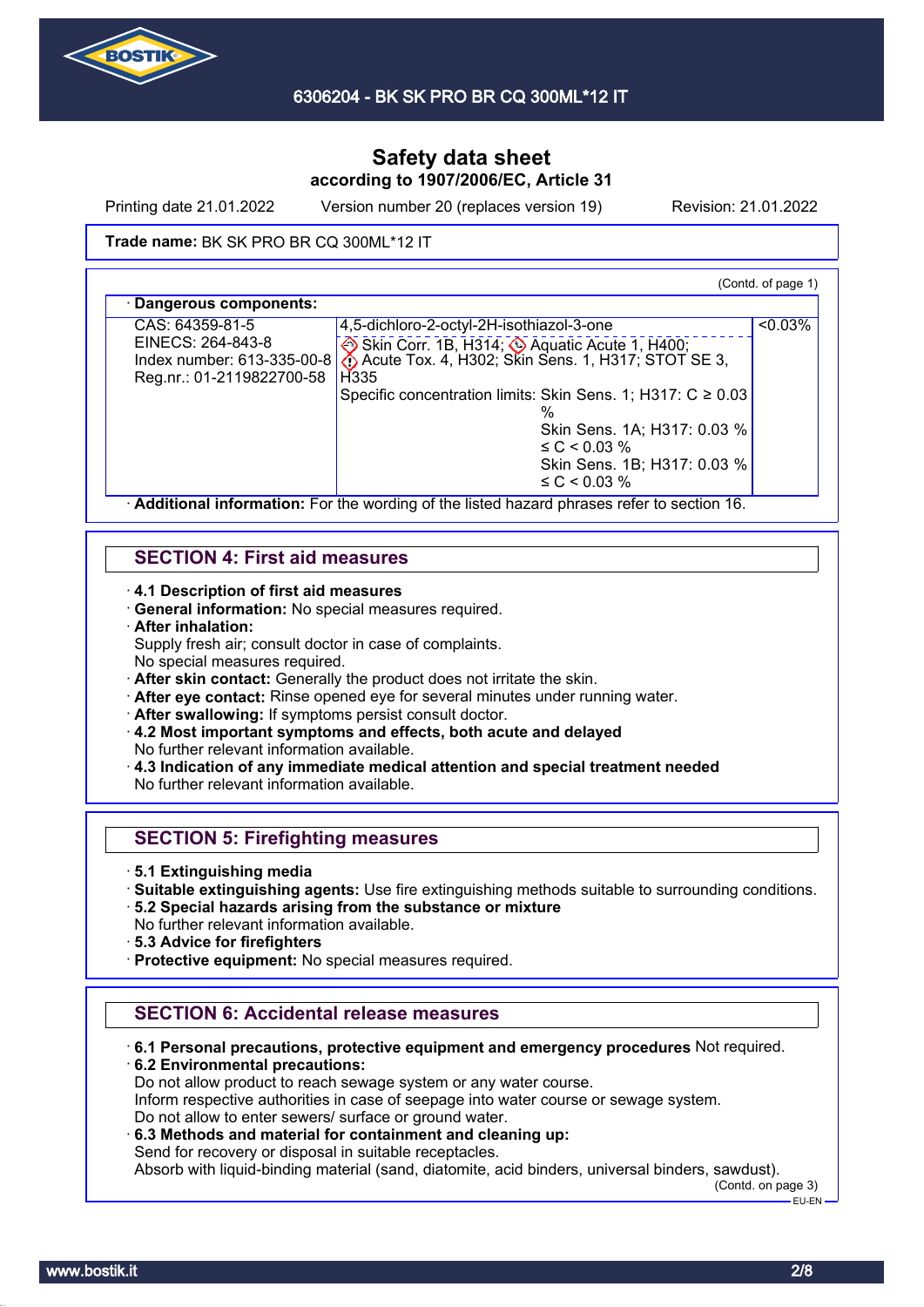

Printing date 21.01.2022 Version number 20 (replaces version 19) Revision: 21.01.2022

(Contd. of page 2)

### **Trade name: BK SK PRO BR CQ 300ML\*12 IT**

### · **6.4 Reference to other sections**

See Section 7 for information on safe handling.

See Section 8 for information on personal protection equipment.

See Section 13 for disposal information.

## **SECTION 7: Handling and storage**

· **7.1 Precautions for safe handling** No special precautions are necessary if used correctly. · **Information about fire - and explosion protection:** No special measures required.

· **7.2 Conditions for safe storage, including any incompatibilities**

· **Storage:**

· **Requirements to be met by storerooms and receptacles:** No special requirements.

- · **Information about storage in one common storage facility:** Not required.
- · **Further information about storage conditions:** None.

· **Storage class:** 12

· **7.3 Specific end use(s)** No further relevant information available.

## **SECTION 8: Exposure controls/personal protection**

· **8.1 Control parameters**

· **Ingredients with limit values that require monitoring at the workplace:**

The product does not contain any relevant quantities of materials with critical values that have to be monitored at the workplace.

· **Additional information:** The lists valid during the making were used as basis.

- · **8.2 Exposure controls**
- · **Appropriate engineering controls** No further data; see item 7.
- · **Individual protection measures, such as personal protective equipment**
- · **General protective and hygienic measures:**

The usual precautionary measures are to be adhered to when handling chemicals. Wash hands before breaks and at the end of work.

- · **Respiratory protection:** Not required.
- · **Hand protection**

The glove material has to be impermeable and resistant to the product/ the substance/ the preparation.

Selection of the glove material on consideration of the penetration times, rates of diffusion and the degradation

· **Material of gloves**

Recommended thickness of the material: > 0,12 mm Nitrile rubber, NBR

- · **Penetration time of glove material**
- For the mixture of chemicals mentioned below the penetration time has to be at least 10 minutes (Permeation according to EN 374 Part 3: Level 1).

**Eye/face protection** Goggles recommended during refilling

(Contd. on page 4)

EU-EN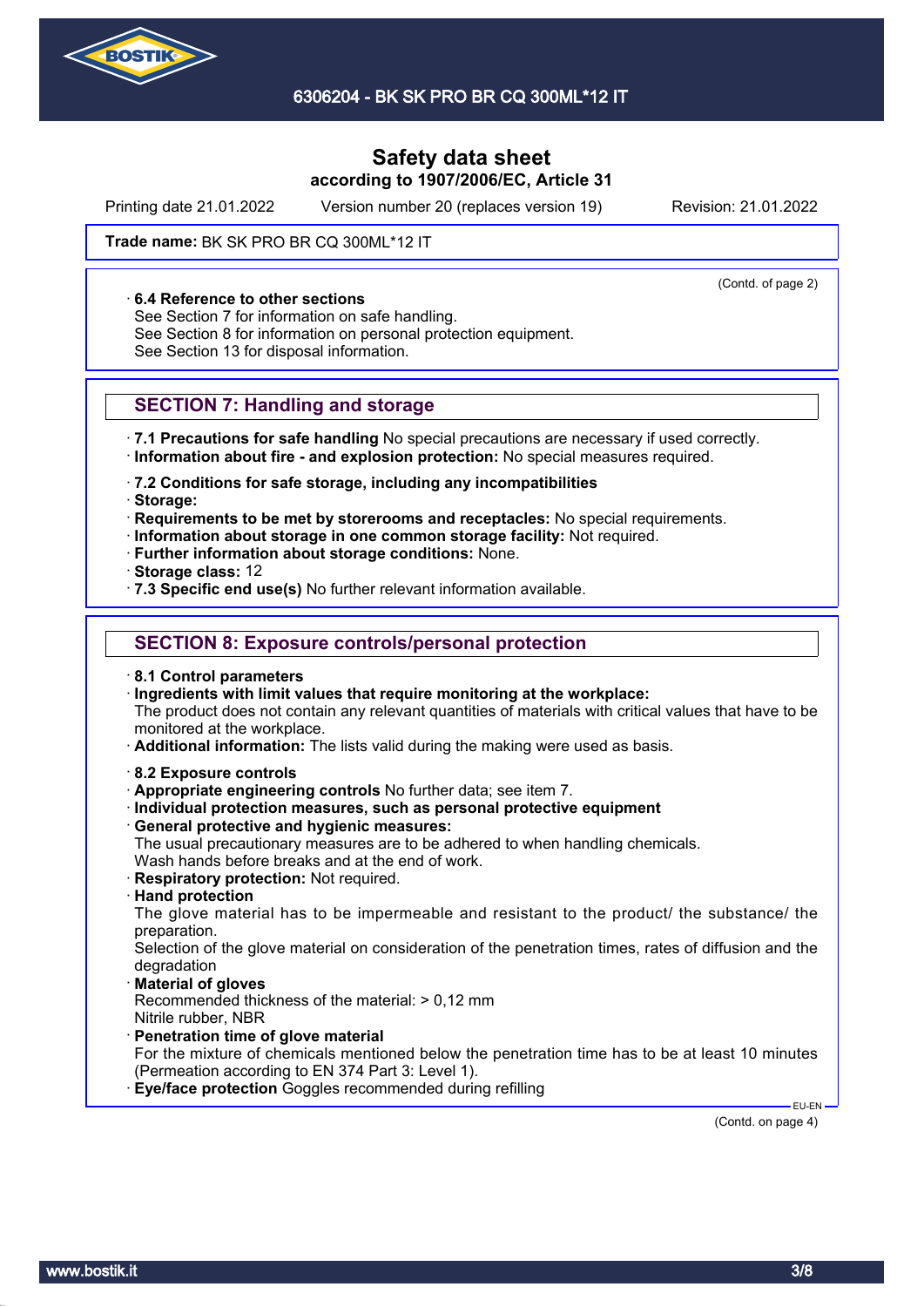

Printing date 21.01.2022 Version number 20 (replaces version 19) Revision: 21.01.2022

**Trade name: BK SK PRO BR CQ 300ML\*12 IT** 

(Contd. of page 3)

| 9.1 Information on basic physical and chemical properties |                                                    |
|-----------------------------------------------------------|----------------------------------------------------|
| <b>General Information</b>                                |                                                    |
| · Physical state                                          | Fluid                                              |
| · Colour:                                                 | According to product specification                 |
| · Odour:                                                  | Pungent                                            |
| · Odour threshold:                                        | Not determined.                                    |
| · Melting point/freezing point:                           | Undetermined.                                      |
| Boiling point or initial boiling point and                |                                                    |
| boiling range                                             | 2230 °C                                            |
| · Flammability                                            | Not applicable.                                    |
| · Lower and upper explosion limit                         |                                                    |
| · Lower:                                                  | Not determined.                                    |
| · Upper:                                                  | Not determined.                                    |
| · Flash point:                                            | Not applicable.                                    |
| · Auto-ignition temperature:                              | Product is not selfigniting.                       |
| · Decomposition temperature:                              | Not determined.                                    |
|                                                           | Not determined.                                    |
| · pH                                                      |                                                    |
| · Viscosity:<br>· Kinematic viscosity                     |                                                    |
|                                                           | Not determined.                                    |
| · Dynamic:                                                | Not determined.                                    |
| · Solubility                                              |                                                    |
| water:                                                    | Not miscible or difficult to mix.                  |
| · Partition coefficient n-octanol/water (log              |                                                    |
| value)                                                    | Not determined.                                    |
| · Vapour pressure:                                        | Not determined.                                    |
| · Density and/or relative density                         |                                                    |
| Density at 20 °C:                                         | $1.04$ g/cm <sup>3</sup>                           |
| <b>Relative density</b>                                   | Not determined.                                    |
| · Vapour density                                          | Not determined.                                    |
| · 9.2 Other information                                   | All relevant physical data were determined for the |
|                                                           | mixture. All non-determined data are not           |
|                                                           | measurable or not relevant for the                 |
|                                                           | characterization of the mixture.                   |
| · Appearance:                                             |                                                    |
| $\cdot$ Form:                                             | Pasty                                              |
| Important information on protection of health             |                                                    |
| and environment, and on safety.                           |                                                    |
| · Ignition temperature:                                   | >370 °C                                            |
| <b>Explosive properties:</b>                              | Product does not present an explosion hazard.      |
| · Solvent content:                                        |                                                    |
| Solids content:                                           | 62.2 %                                             |
| Change in condition                                       |                                                    |
| <b>Evaporation rate</b>                                   | Not determined.                                    |
|                                                           |                                                    |
| · Information with regard to physical hazard              |                                                    |
| classes                                                   |                                                    |
| <b>Explosives</b>                                         | Void<br>Void                                       |
| <b>Flammable gases</b>                                    |                                                    |

EU-EN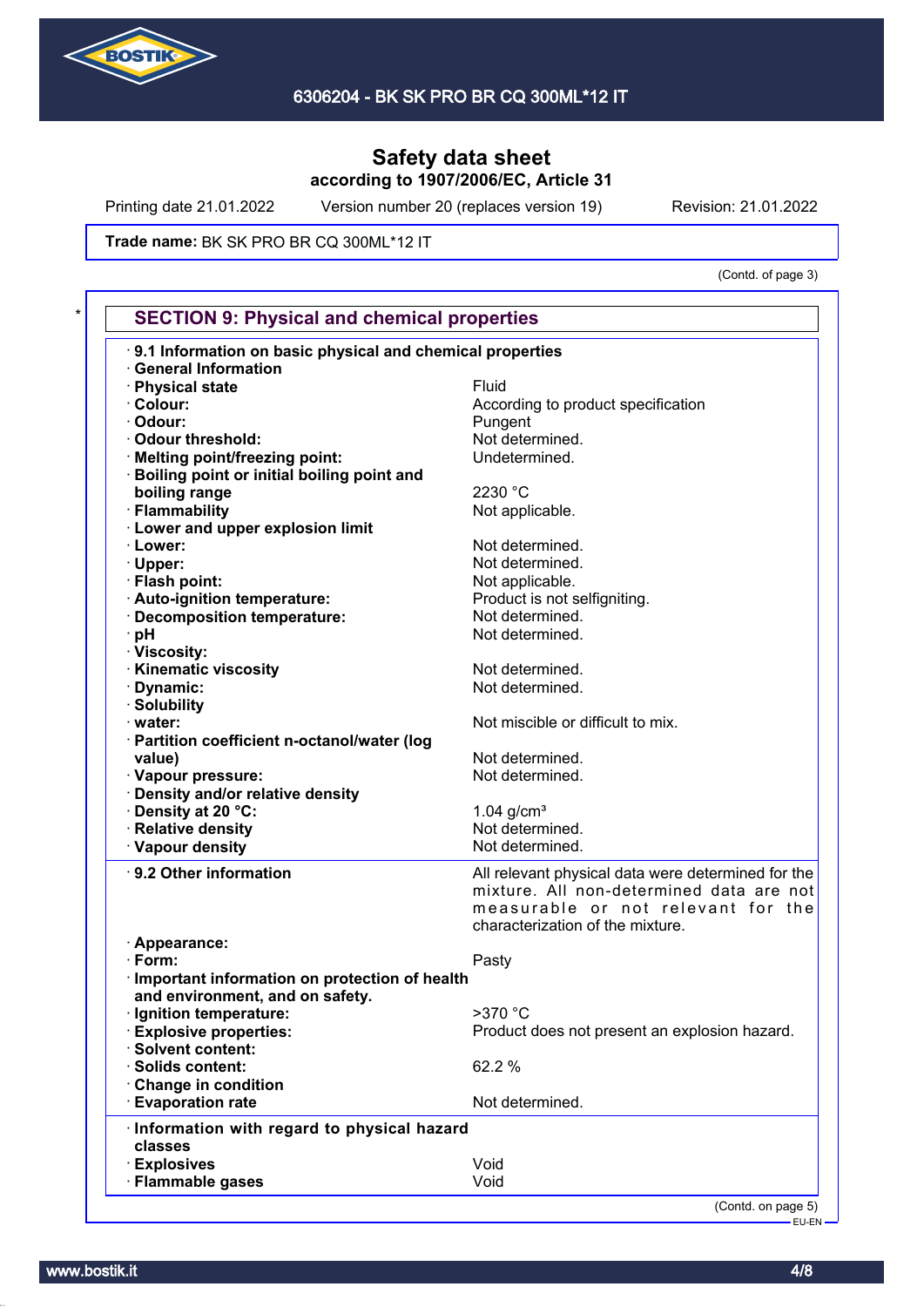

Printing date 21.01.2022 Version number 20 (replaces version 19) Revision: 21.01.2022

#### **Trade name: BK SK PRO BR CQ 300ML\*12 IT**

|                                              |      | (Contd. of page 4) |
|----------------------------------------------|------|--------------------|
| · Aerosols                                   | Void |                    |
| <b>Oxidising gases</b>                       | Void |                    |
| <b>Gases under pressure</b>                  | Void |                    |
| · Flammable liquids                          | Void |                    |
| · Flammable solids                           | Void |                    |
| <b>Self-reactive substances and mixtures</b> | Void |                    |
| · Pyrophoric liquids                         | Void |                    |
| · Pyrophoric solids                          | Void |                    |
| · Self-heating substances and mixtures       | Void |                    |
| · Substances and mixtures, which emit        |      |                    |
| flammable gases in contact with water        | Void |                    |
| <b>Oxidising liquids</b>                     | Void |                    |
| <b>Oxidising solids</b>                      | Void |                    |
| Organic peroxides                            | Void |                    |
| Corrosive to metals                          | Void |                    |
| · Desensitised explosives                    | Void |                    |

## **SECTION 10: Stability and reactivity**

· **10.1 Reactivity** No further relevant information available.

· **10.2 Chemical stability**

· **Thermal decomposition / conditions to be avoided:**

No decomposition if used according to specifications.

- · **10.3 Possibility of hazardous reactions** No dangerous reactions known.
- · **10.4 Conditions to avoid** No further relevant information available.
- · **10.5 Incompatible materials:** No further relevant information available.
- · **10.6 Hazardous decomposition products:** No dangerous decomposition products known.

| * I |  |  |  |  |  |  | <b>SECTION 11: Toxicological information</b> |
|-----|--|--|--|--|--|--|----------------------------------------------|
|-----|--|--|--|--|--|--|----------------------------------------------|

- · **11.1 Information on hazard classes as defined in Regulation (EC) No 1272/2008**
- · **Acute toxicity** Based on available data, the classification criteria are not met.

### · **LD/LC50 values relevant for classification:**

### **64359-81-5 4,5-dichloro-2-octyl-2H-isothiazol-3-one**

Oral LD50 567 mg/kg (ATE)

- Inhalative  $LC50/4$  h 0.16 mg/l (ATE)
- **Skin corrosion/irritation** Based on available data, the classification criteria are not met.
- · **Serious eye damage/irritation** Based on available data, the classification criteria are not met.
- · **Respiratory or skin sensitisation** Based on available data, the classification criteria are not met.
- **Germ cell mutagenicity**
- Not applicable.

Based on available data, the classification criteria are not met.

- · **Carcinogenicity** Based on available data, the classification criteria are not met.
- · **Reproductive toxicity** Based on available data, the classification criteria are not met.
- · **STOT-single exposure** Based on available data, the classification criteria are not met.
- · **STOT-repeated exposure** Based on available data, the classification criteria are not met.
- · **Aspiration hazard** Based on available data, the classification criteria are not met.

(Contd. on page 6) EU-EN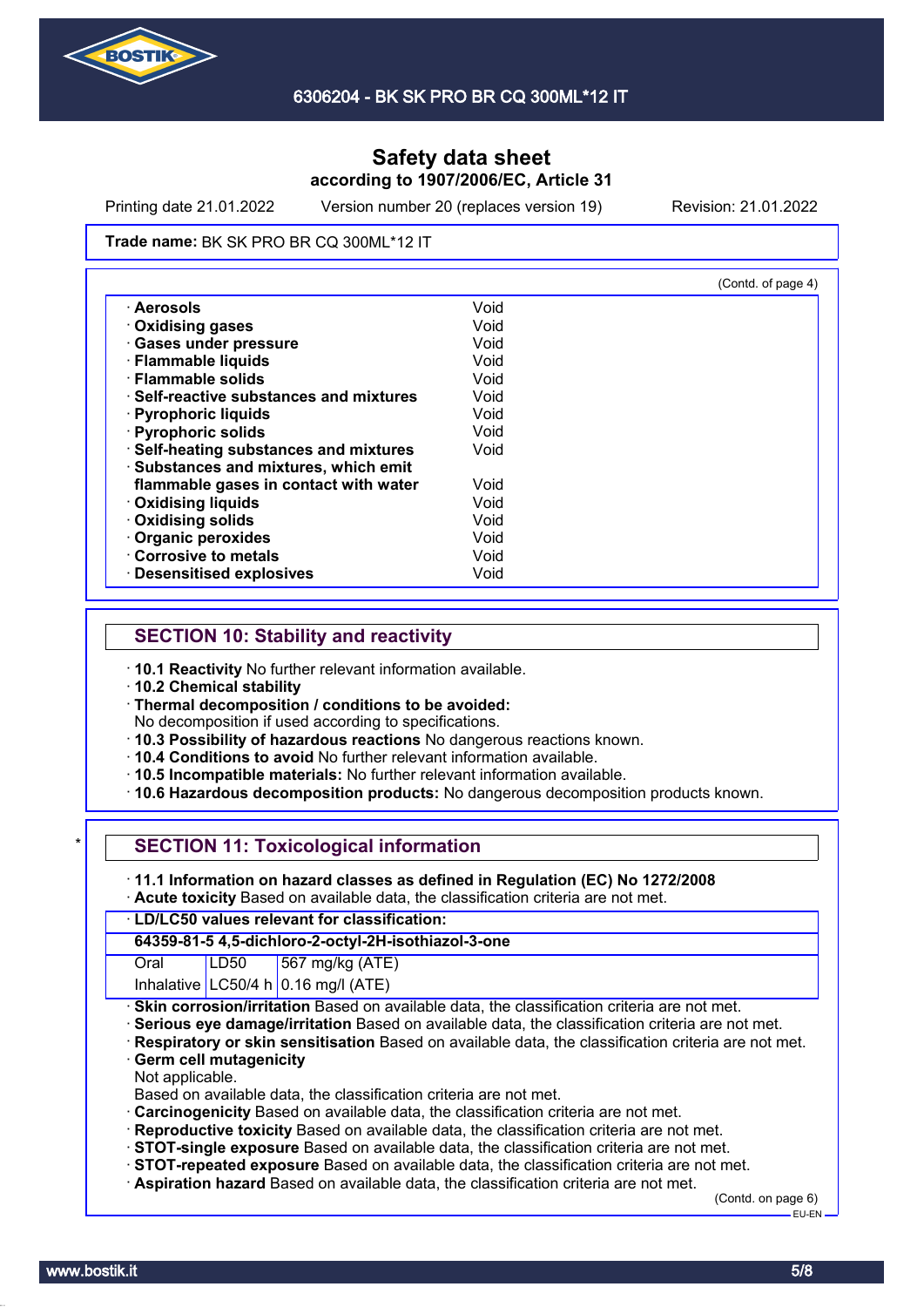

6306204 - BK SK PRO BR CQ 300ML\*12 IT

# **Safety data sheet according to 1907/2006/EC, Article 31**

Printing date 21.01.2022 Version number 20 (replaces version 19) Revision: 21.01.2022

(Contd. of page 5)

### **Trade name: BK SK PRO BR CQ 300ML\*12 IT**

· **Additional toxicological information:**

- · **Acute effects (acute toxicity, irritation and corrosivity)** Not applicable.
- · **Sensitisation** Not applicable.
- · **Repeated dose toxicity** Not applicable.
- · **11.2 Information on other hazards**

#### · **Endocrine disrupting properties**

None of the ingredients is listed.

# **SECTION 12: Ecological information**

#### · **12.1 Toxicity**

- · **Aquatic toxicity:** No further relevant information available.
- · **12.2 Persistence and degradability** No further relevant information available.
- · **12.3 Bioaccumulative potential** No further relevant information available.
- · **12.4 Mobility in soil** No further relevant information available.
- · **12.5 Results of PBT and vPvB assessment**
- · **PBT:** Not applicable.
- · **vPvB:** Not applicable.

### · **12.6 Endocrine disrupting properties**

The product does not contain substances with endocrine disrupting properties.

- · **12.7 Other adverse effects**
- · **Remark:** Harmful to fish
- · **Additional ecological information:**
- · **General notes:**

Water hazard class 1 (German Regulation) (Self-assessment): slightly hazardous for water Do not allow undiluted product or large quantities of it to reach ground water, water course or sewage system.

Harmful to aquatic organisms

## **SECTION 13: Disposal considerations**

#### · **13.1 Waste treatment methods**

· **Recommendation**

Must not be disposed together with household garbage. Do not allow product to reach sewage system.

Disposal must be made according to official regulations.

- · **Uncleaned packaging:**
- · **Recommendation:**

Packagings that may not be cleansed are to be disposed of in the same manner as the product.

-

## **SECTION 14: Transport information**

· **14.1 UN number or ID number** ADR/ADN, IMDG, IATA not regulated

(Contd. on page 7) EU-EN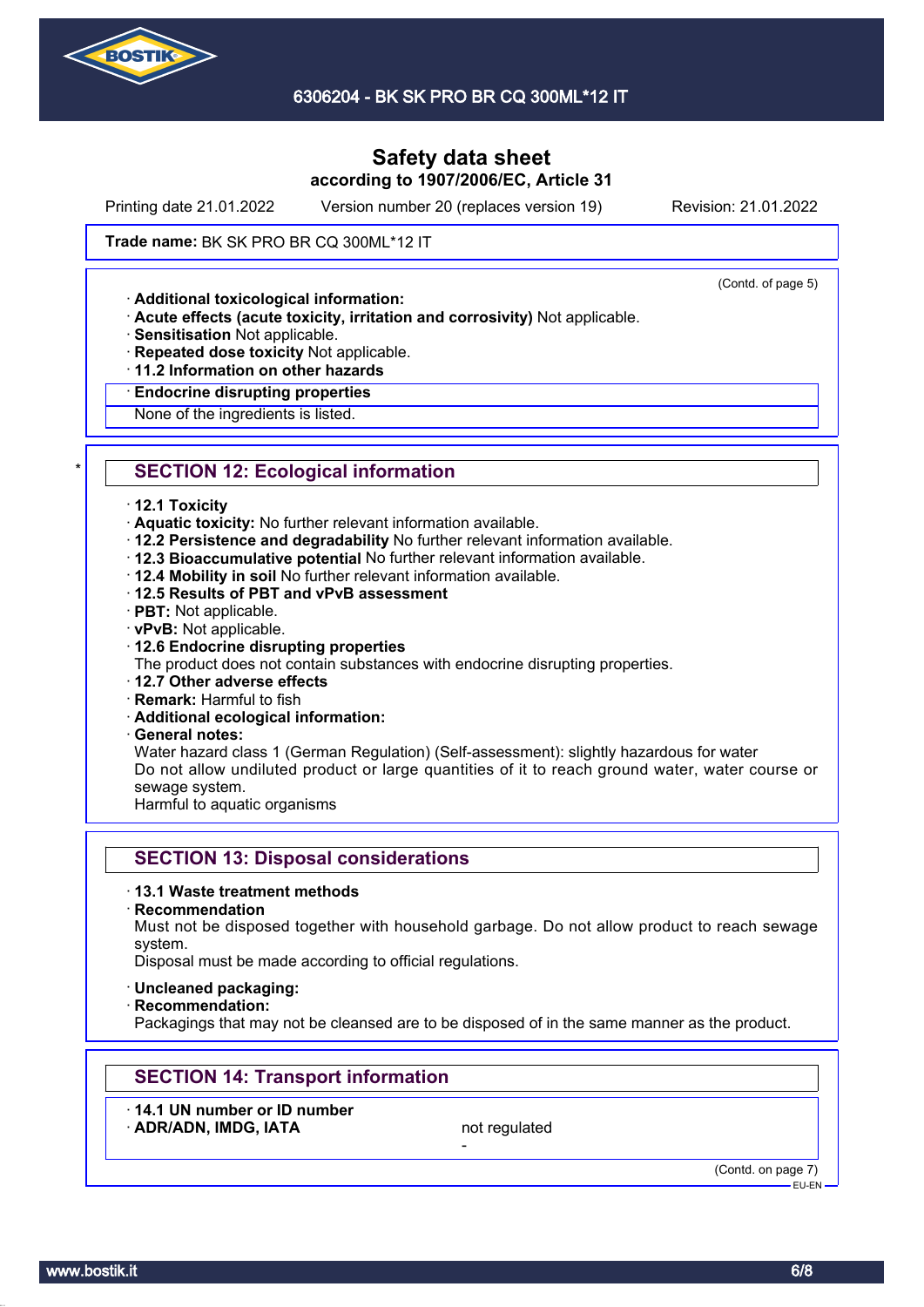

Printing date 21.01.2022 Version number 20 (replaces version 19) Revision: 21.01.2022

### **Trade name: BK SK PRO BR CQ 300ML\*12 IT**

|                                                                        | (Contd. of page 6)                                                                                                                                                  |
|------------------------------------------------------------------------|---------------------------------------------------------------------------------------------------------------------------------------------------------------------|
| $\cdot$ ADN                                                            | not regulated                                                                                                                                                       |
| 14.2 UN proper shipping name<br>· ADR/ADN, ADN, IMDG, IATA             | not regulated                                                                                                                                                       |
| 14.3 Transport hazard class(es)                                        |                                                                                                                                                                     |
| · ADR/ADN, ADN, IMDG, IATA<br>· Class                                  | not regulated                                                                                                                                                       |
| 14.4 Packing group<br>· ADR/ADN, IMDG, IATA                            | not regulated                                                                                                                                                       |
| 14.5 Environmental hazards:<br>· Marine pollutant:                     | No                                                                                                                                                                  |
| 14.6 Special precautions for user                                      | Not applicable.                                                                                                                                                     |
| 14.7 Maritime transport in bulk according to<br><b>IMO instruments</b> | Not applicable.                                                                                                                                                     |
| · Transport/Additional information:                                    | Not dangerous according to the above<br>specifications.                                                                                                             |
| $\cdot$ IMDG<br>· Remarks:                                             | Under certain conditions substances in Class 3<br>(flammable liquids) can be classified in<br>packinggroup III.<br>See IMDG, Part 2, Chapter 2.3, Paragraph 2.3.2.2 |
| · UN "Model Regulation":                                               | not regulated                                                                                                                                                       |

## **SECTION 15: Regulatory information**

- · **15.1 Safety, health and environmental regulations/legislation specific for the substance or mixture**
- · **Directive 2012/18/EU**
- · **Named dangerous substances ANNEX I** None of the ingredients is listed.
- · **REGULATION (EC) No 1907/2006 ANNEX XVII** Conditions of restriction: 3
- · **DIRECTIVE 2011/65/EU on the restriction of the use of certain hazardous substances in electrical and electronic equipment – Annex II**
- None of the ingredients is listed.
- · **REGULATION (EU) 2019/1148**
- · **Regulation (EC) No 273/2004 on drug precursors**
- None of the ingredients is listed.
- · **Regulation (EC) No 111/2005 laying down rules for the monitoring of trade between the Community and third countries in drug precursors**
- None of the ingredients is listed.
- · **15.2 Chemical safety assessment:** A Chemical Safety Assessment has not been carried out.

(Contd. on page 8)

EU-EN